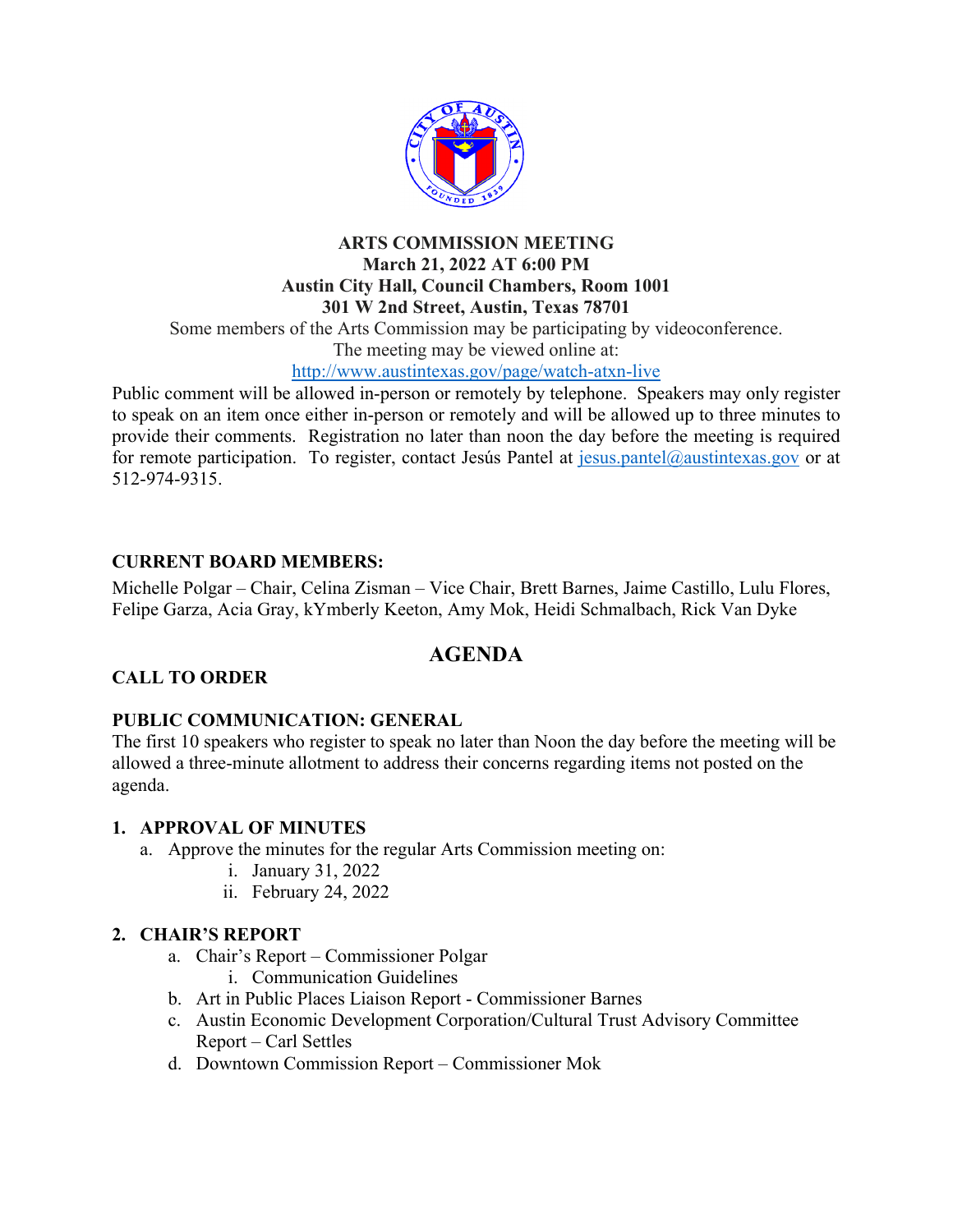#### **3. STAFF BRIEFINGS**

- a. Community Navigators Update Donald Jackson, Economic Development Department Business Process Consultant
- b. Hotel Occupancy Tax Update Laura Odegaard, Cultural Investment Program Manager
- c. Cultural Funding Review Process Update Meghan Wells, Cultural Arts Division Manager
- d. Art in Public Places 2021 Year in Review Marjorie Flanagan, Acting Art in Public Places Program Manager

#### **4. NEW BUSINESS**

- a. Miscellaneous Discussion and Possible Action Items
	- i. Feedback on City budget priorities
	- ii. Legal Consideration Related to Equity in Economic Development Department Hotel Occupancy Tax Funded Programs
	- iii. Future Emergency Funding Priorities

## **5. OLD BUSINESS**

- a. Discussion and Possible Action on Cultural Funding Review Process
	- i. Public Engagement Process Relating to Draft Guideline Release
	- ii. Discussion and Possible Action on CFR Timeline
- b. Discussion and Possible Action on Community Navigators and Fiscal Sponsorship
- c. Discussion and Possible Action on Working Groups and Working Group Updates
	- i. Joint Music/Arts Commission Working Group to identify additional funding resources and strategies beyond HOT with Commissioner Schmalbach (chair), and Commissioners Castillo, Flores, Zisman and members from the Music Commission
	- ii. Equity Working Group with Community Arts leaders of the BIPOC/LGBTQIA/Disabilities Community/Women with Commissioners Keeton (chair) and commissioners Castillo, Gray, Polgar, Zisman and community members
	- iii. Joint Working Group for Joint Cultural Committee with Commissioner Castillo (chair), Commissioner Polgar and working group members from the Quality of Life Commissions
	- iv. Public Private Partnership (P3) working group with Commissioners Barnes (Chair), Schmalbach, Flores and Mok
	- v. Quarterly Arts Community Commission Meet-ups Working Group with Commissioners Barnes, Castillo (chair), Garza and Gray
	- vi. Emergency Funding and Proactive Strategies for Future Funding Working Group with Commissioners Flores, Polgar, Schmalbach, Van Dyke, and Zisman (chair)
	- vii. Art Neighborhoods Working Group with Commissioners Gray, Mok, Zisman, and Van Dyke (chair)

## **6. ITEMS FOR INFORMATION**

## **7. FUTURE AGENDA ITEMS**